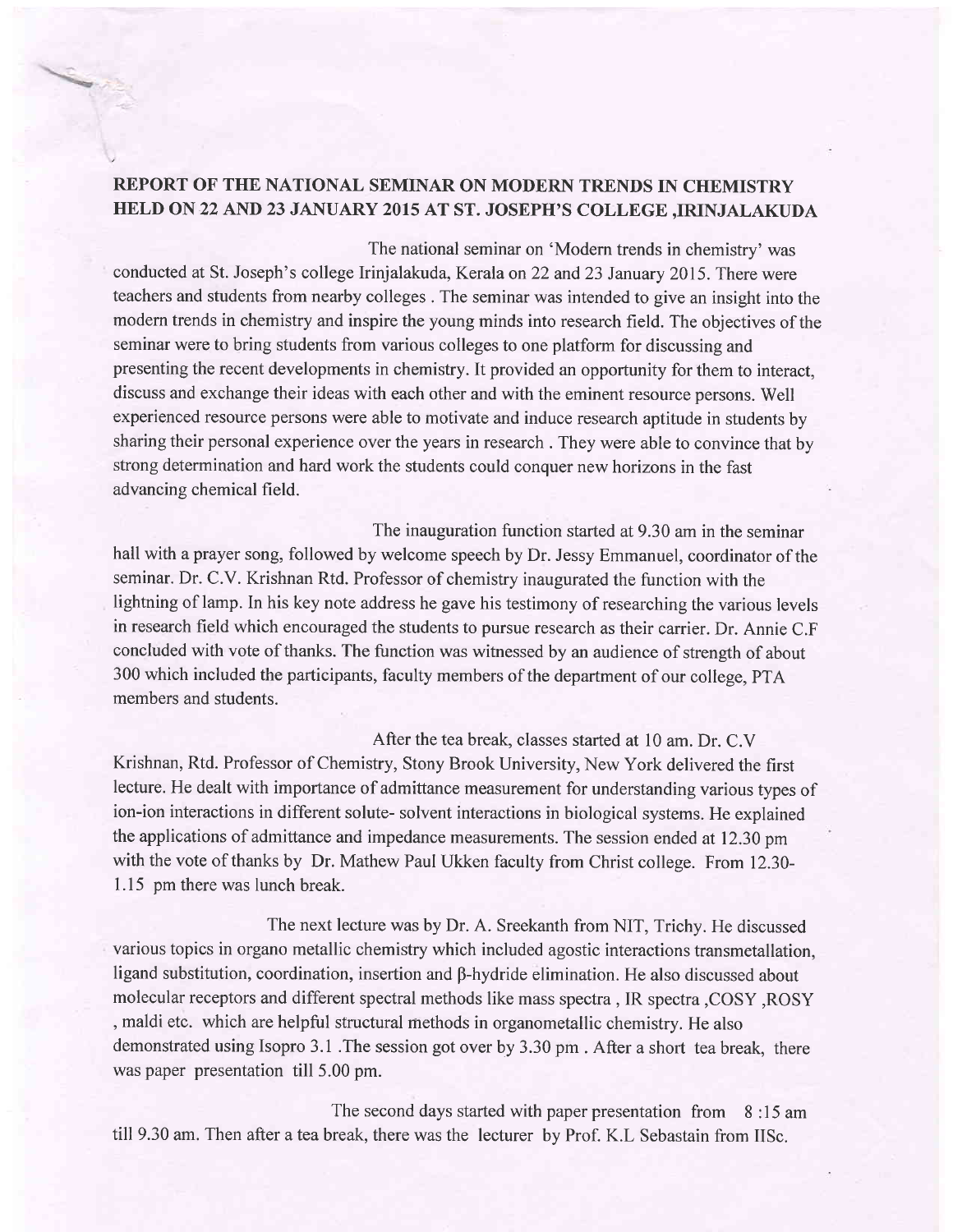Bangalore. He discussed two topic firstly he explained the energy transfer that takes place in complex systems . Then he dealy with the new research works in theoretical chemistry and about bio moters and their explained the functioning with reference to ATPase synthesing ATP molecules. After his lecture there was lunch break at 12.30 pm to 1.15 pm. After that Dr. K.K. Mohammed Yusuff , Emerities Scientist (KCSTE) CUSAT gave an interesting lecture on spin cross over in transition metal complexes. At 3.30 pm. we had paper presentation till 5.00 p.m Then was the concluding session in which the participants expressed their views regarding the conduct and content of the seminar . The lectures and presentations were well appreciated by all the participants . They were truly benefited and enriched with new facts and concepts . Evaluation forms were filled by all the participants .They expressed their satisfaction and gratitude towards the conduct of the seminar.And the whole programme ended by 5.30 p.m in a good note.

The following are a brief note on the four lectures that were delivered during the seminars.

#### Prof. C. V. Krishnan

Our interest in aqueous sodium chloride was necessitated by recent interests in biological electronic circuits involving DNA (or RNA or proteins)-salt-water interactions. We have chosen mercury as the working electrode because past electro-capillary measurements for different electrolytes were primarily being carried out using mercury. Also, it was relatively easy to get a fresh drop of mercury each time and thus to minimize surface in homogeneities. The mercury drop approach also offered opportunities to study the influence of surface area more easily because the size of the drop could be easily changed. We had reported earlier results of proteins, collagen and prothrombin, and observed the profound influence of NaCl on their electronic behavior. While NaCl promoted the electronic behavior of collagen, it was detrimental on prothrombin as evidenced by the occurrence of impedance loci in the first two quadrants, a characteristic of negative differential resistance and probable resonant tunnel diode behavior. We had also reported the admittance and impedance behavior of aqueous 0.010 M KCl, KBr, and KI using a static mercury drop electrode . As expected, the interaction of mercury was observed to increase from chloride to bromide to iodide near the passivation region. Both p-type and n-type semiconduction in these systems could be observed from Mott-Schottky plots. Differential capacity measurements and electrocapillary measurements of alkali halides, their mixtures, and tetraalkylammonium iodides have been utilized to study the nature of specific adsorption at the double layer .

### Dr. A. Sreekanth

Organometallic chemistry is the study of chemical compounds containing at least one bond between a carbon atom of an organic compound and a metal. Organometallic compounds are widely used in homogeneous catalysis. The metal-carbon bond in organometallic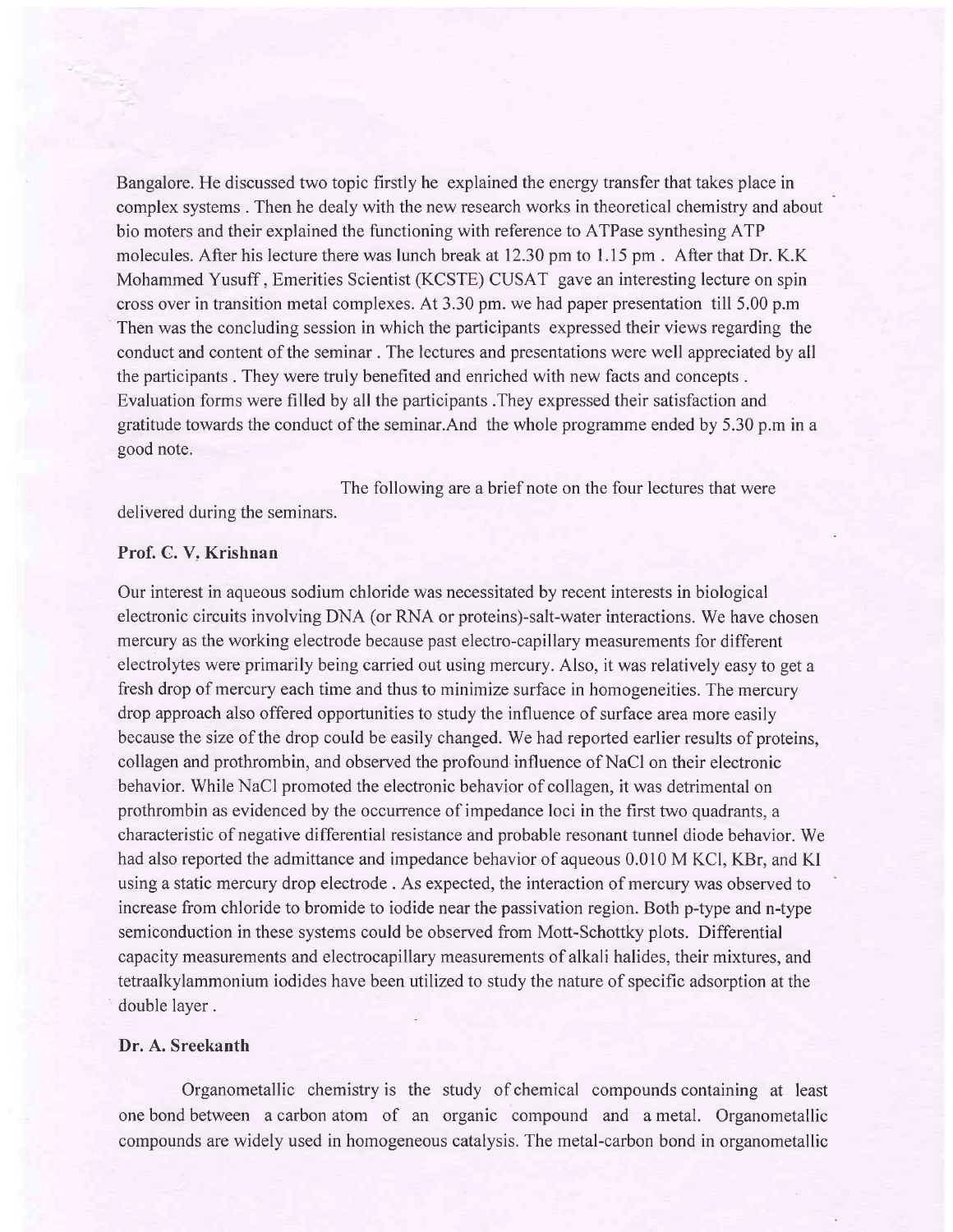compounds is generally of character intermediate between ionic and covalent. Organometallic compounds with bonds that have characters in between ionic and covalent are very important in industry, as they are both relatively stable in solutions and relatively ionic to undergo reactions.

Ferrocene was first prepared unintentionally. Pauson and Kealy, cyclopentadieny-MgBr and FeCl3 (goal was to prepare fulvalene) But, they obtained a light orange powder of "remarkable stability, later according to the aromatic character of Cp- groups. The sandwich compound structure was described later; this led to new metallocenes chemistry (1973 Nobel prize, Wilkinson & Fischer). The Fe atom is assigned to the  $+2$  oxidation state (MössbauerSpectroscopy). The bonding nature in  $(Cp)_2$  Fe allows the Cp rings to freely rotate, as observed by NMR spectroscopy and Scanning Tunneling Microscopy Fluxional behavior. (Note: Fe-C bond distances are  $2.04 \text{ Å}$ ).1955 - Cotton and Wilkinson (of the Text) discover organometallic-complex *fluxional behavior* (stereochemical non-rigidity). The capability of a molecule to undergo fast and reversible intramolecular isomerization, the energy barrier to which is lower than that allowing for the preparative isolation of the individual isomers at room temperature. It is conventional to assign to the stereochemically non-rigid systems those compounds whose molecules rearrange rapidly enough to influence NMR line shapes at temperatures within the practical range (from  $-100$  °C to  $+200$  °C) of experimentation. The energy barriers to thus defined rearrangements fall into the range of 5-20 kcal/mol (21-85) kJ/mol).

#### Prof. K.L Sebastain

The process is assumed to be driven by the adsorption of the polymer on the inner surface of the vesicle. Partition functions for chains adsorbed on the inside and outside have been calculated. We argue that in the case where the polymer is adsorbed on the outer surface too, the entropic barrier for translocation is absent - thus weak adsorption on the outer surface facilitates translocation to the inside. We analyze the adsorption energy and find the free energy profile for the process. We argue that the motion corresponds to a polymer crossing a region with a change in free energy per segment. Based upon our analysis of the behaviour of kinks in such a problem (see below), we conclude that the translocation can occur with a crossing time proportional to the length of the chain.

#### Dr. K.K. Mohammed Yusuff

The spin-crossover (SCO) phenomenon was first discovered more than 60 years ago by Cambi et al. Since this discovery there has been numerous compounds of  $Fe^{II}$  (3d<sup>6</sup>),  $Fe^{III}$  (3d<sup>5</sup>) and  $Co<sup>H</sup>(3d<sup>7</sup>)$  reported in the literature exhibiting this phenomenon both in the solid state and in solution. SCO centres are of interest because they are one of the best-known forms of an inorganic electronic switch. Within the large community of researchers involved with molecular sciences one major objective is to study compounds that have the ability to be photo-piezo-, and/or thermo-stimulated. Such a research axis merges in the broad context of the development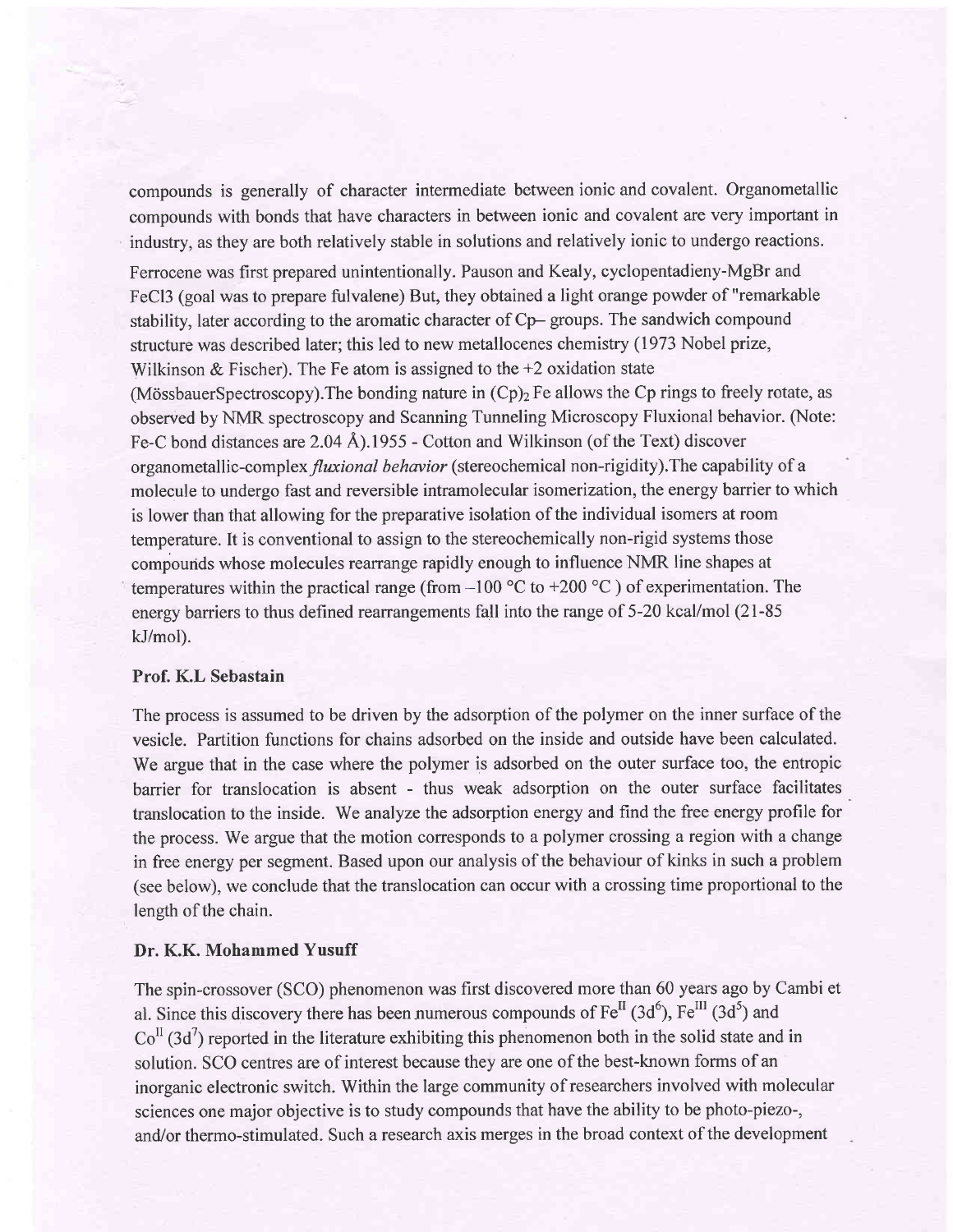of candidate materials for incorporation in devices devoted to the treatment of information and data storage; their use as smart X-chromic pigments; and to be envisaged as molecular engines or molecular switches. The key property of such stimulable molecular compounds is their "bistability". This property characterizes a distinctive class of transition metal complexes of the first period (3d) exhibiting the ability of switching between two spin states of 3d electrons, the High Spin state (HS) and the Low Spin state (LS). The observed physical change is known as the Spin Cross-Over (SCO) phenomenon.